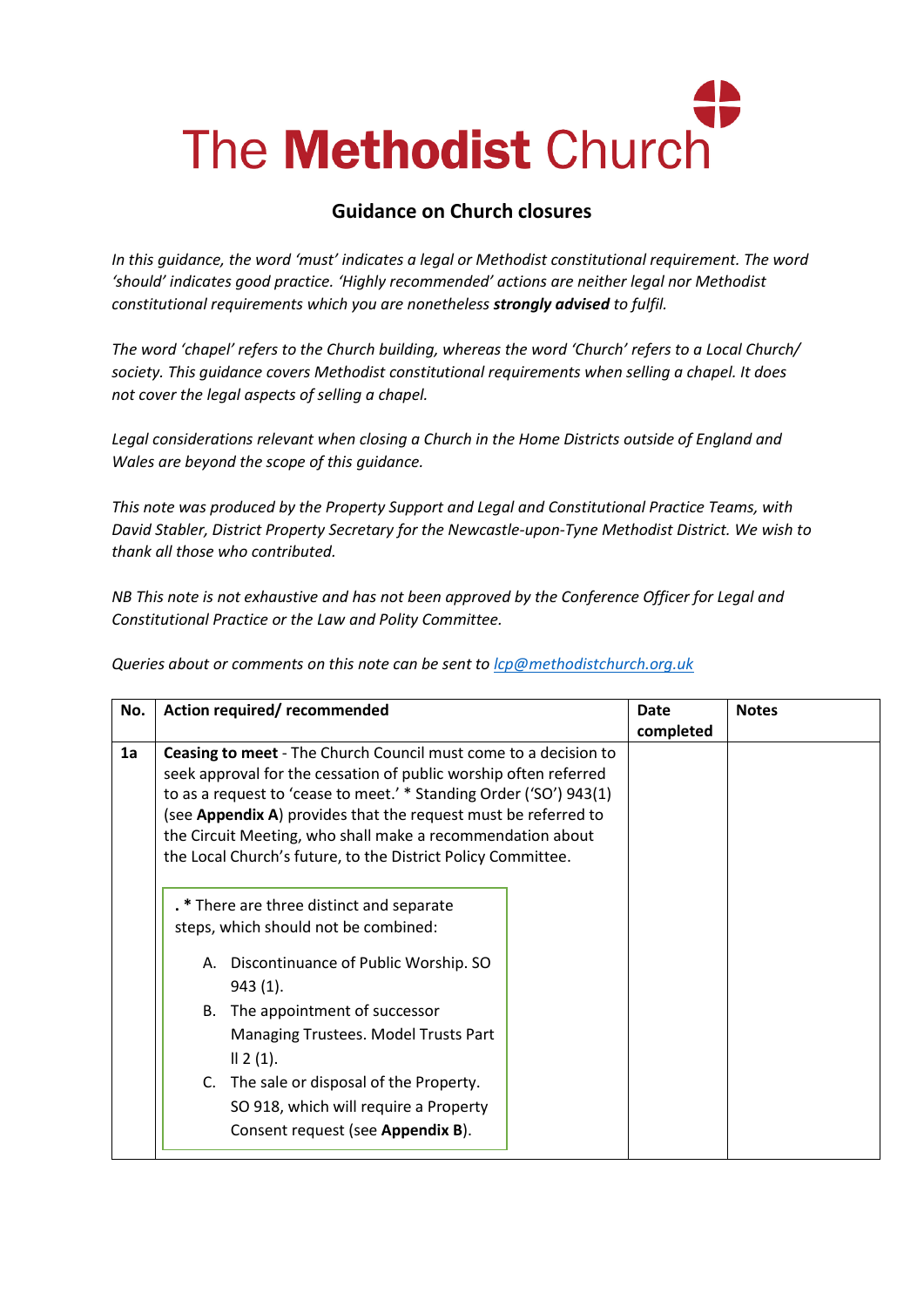|                         | NB Procedure with Local Ecumenical Partnerships will differ.                                                                    |  |
|-------------------------|---------------------------------------------------------------------------------------------------------------------------------|--|
|                         | Please consult your LEP's Constitution and the Connexional                                                                      |  |
|                         | <b>Ecumenical Officer.</b>                                                                                                      |  |
| 1 <sub>b</sub>          | Final meetings - You may wish to consider whether it is                                                                         |  |
|                         | appropriate for the Superintendent to Chair the final Church                                                                    |  |
|                         | Council meeting(s) (see SO 502(1)).                                                                                             |  |
| 1 <sub>c</sub>          | Seeking final approval to cease to meet - The Church Council,                                                                   |  |
|                         | Circuit Meeting, with the managing trustees (if different) must                                                                 |  |
|                         | then make a further recommendation to the Synod for approval                                                                    |  |
|                         | to cease to meet. Only once the closure is approved can public                                                                  |  |
|                         | services be discontinued, and the Local Church removed from the                                                                 |  |
|                         | Circuit plan.                                                                                                                   |  |
|                         |                                                                                                                                 |  |
|                         | It is highly recommended that you write a reasoned statement as                                                                 |  |
|                         | to why the request to cease to meet is being made, for                                                                          |  |
|                         | submission to the Circuit Meeting, District Policy Committee &<br>Synod (see Appendix C).                                       |  |
|                         |                                                                                                                                 |  |
|                         | It is expected that at this point, discussions will have been had                                                               |  |
|                         | with the Circuit about whether closure is the best course of                                                                    |  |
|                         | action for the Church. Please refer to the Connexional Property                                                                 |  |
|                         | Support Team's Strategic Guidance for the Use of Property in                                                                    |  |
|                         | Mission, the 9 points noted in Appendix B and the Church's                                                                      |  |
|                         | <b>Mission Planning workbook).</b>                                                                                              |  |
| 1 <sub>d</sub>          | Appointment of a managing group - Closing a Church is a huge                                                                    |  |
|                         | undertaking which should not be left to one person. It is                                                                       |  |
|                         | therefore highly recommended that the Circuit Leadership Team                                                                   |  |
|                         | or Circuit Meeting appoint a managing group to deal with the                                                                    |  |
|                         | closure.                                                                                                                        |  |
| $\mathbf{2}$            | Pastoral visits - Visits should be undertaken to all members and                                                                |  |
|                         | adherents, and ecumenical and other partners. You may wish to                                                                   |  |
|                         | make enquiries with other Churches in the Circuit about                                                                         |  |
|                         | transferring membership. [For further information, see Appendix<br>D on pastoral considerations.]                               |  |
| $\overline{\mathbf{3}}$ | The chapel - Prior to closure the Church Council may wish to                                                                    |  |
|                         | vote to make a recommendation to the Circuit Meeting about                                                                      |  |
|                         | whether the chapel shall be retained.                                                                                           |  |
|                         |                                                                                                                                 |  |
|                         | NB Steps can only be taken towards a sale once a request to                                                                     |  |
|                         | cease to meet under Standing Order 943(1) has been approved.                                                                    |  |
|                         | As to the sale, see Appendices A and B.                                                                                         |  |
|                         |                                                                                                                                 |  |
|                         | As noted, the legal aspects of selling a chapel are beyond the                                                                  |  |
|                         | scope of this guidance. Please refer to TMCP's sale guidance, or                                                                |  |
| 4                       | consult the Church's panel firms as required.                                                                                   |  |
|                         | Insurance matters - Inform Methodist Insurance (unless insured<br>by an alternative company). If the closure will significantly |  |
|                         | increase the cost of the policy, you may wish to seek a number of                                                               |  |
|                         |                                                                                                                                 |  |
|                         | quotes and switch insurers, before transferring responsibility for                                                              |  |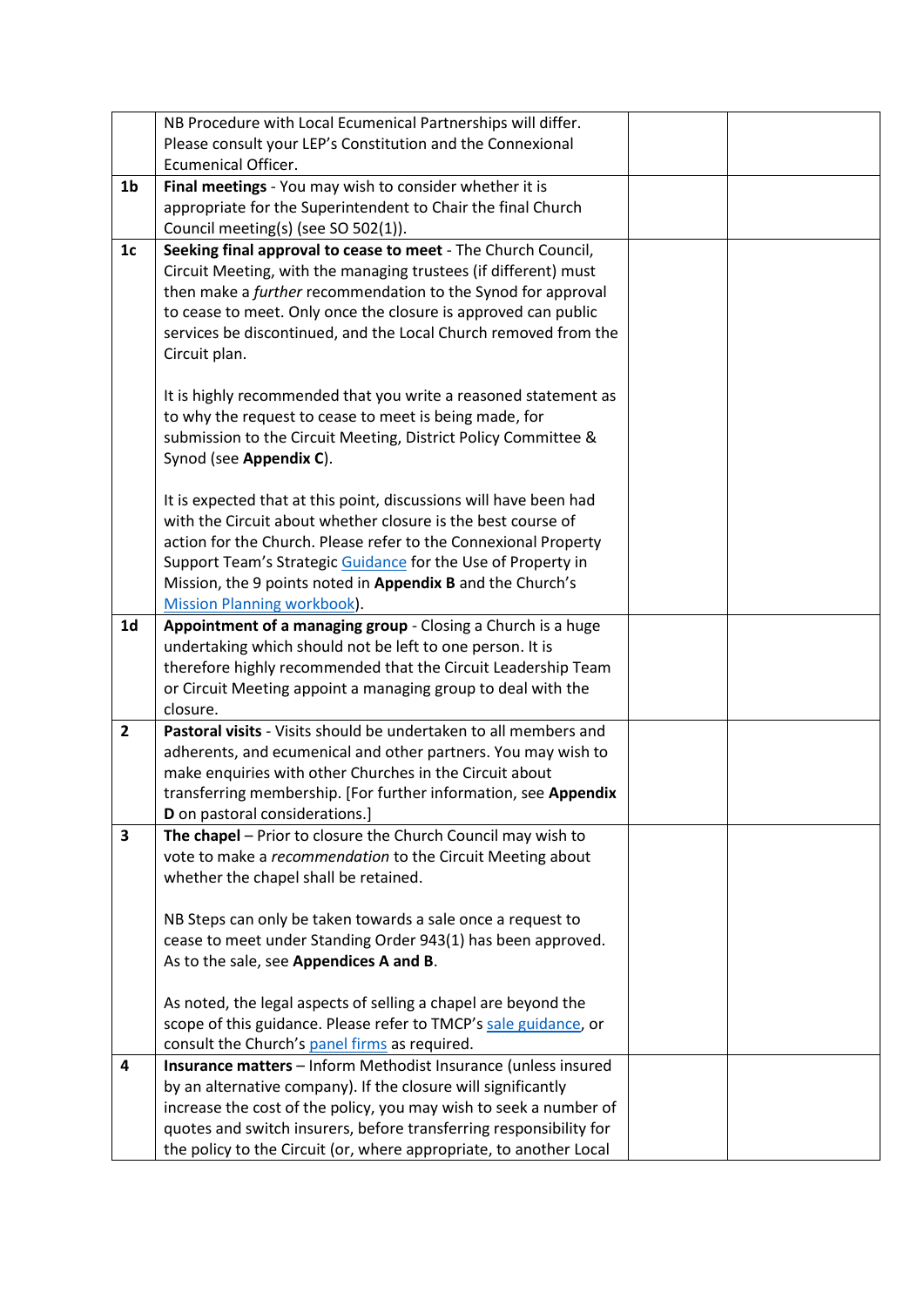|    | Church). [See Appendix E for information on Methodist                                                                |  |
|----|----------------------------------------------------------------------------------------------------------------------|--|
|    | Insurance's requirements].                                                                                           |  |
| 5a | Listed Buildings & Buildings in Conservation Areas - The                                                             |  |
|    | Ecclesiastical Exemption for Listed Buildings ceases once the                                                        |  |
|    | building is no longer used for ecclesiastical purposes. The                                                          |  |
|    | managing group should be aware of this, as the Local Authority                                                       |  |
|    | becomes the statutory authority for the building and can use                                                         |  |
|    | their enforcement powers of urgent works and repair notices                                                          |  |
|    | once the exemption ceases if required. If required, the managing                                                     |  |
|    | group should contact the Connexional Conservation Officer or                                                         |  |
|    | Heritage Officer if they have queries or concerns.                                                                   |  |
|    |                                                                                                                      |  |
|    | If works are proposed to the exterior of the building as part of                                                     |  |
|    | the sale, then include these in the project description on your                                                      |  |
|    | 'requesting permission for advertisement to sell', or forward                                                        |  |
|    | details to the Connexional Conservation Officer before the works                                                     |  |
|    | commence.                                                                                                            |  |
|    |                                                                                                                      |  |
|    | Removal of any item without permission from a listed building is                                                     |  |
|    | a criminal offence. Before offering by auction or entering into a                                                    |  |
|    | contract of sale of a building for secular use, (and in the case of                                                  |  |
|    | item (i) before worship ceases) the Trustees must:                                                                   |  |
|    | (i) If the building is a listed building or in a conservation area,                                                  |  |
|    | obtain the prior consent of the appropriate Connexional                                                              |  |
|    | authority (that is the Connexional Conservation Officer) to the                                                      |  |
|    | removal of any object or structure fixed to the building or within                                                   |  |
|    | its curtilage;                                                                                                       |  |
|    | (ii) Give attention to the preservation in situ of external                                                          |  |
|    | foundation stones and other public indications of the Methodist                                                      |  |
|    | history of the building;                                                                                             |  |
|    | (iii) Seek guidance from the Connexional Conservation Officer as                                                     |  |
|    | to whether internal memorials and other internal items (whether                                                      |  |
|    | or not part of the structure of the building) should for historical                                                  |  |
|    | or aesthetic reasons be preserved in situ, in other places of                                                        |  |
|    | worship or elsewhere, and make decisions and arrangements in                                                         |  |
|    | those matters in the light of that advice.                                                                           |  |
|    | (iv) If any item being removed has a dedication on it, then it                                                       |  |
|    | should first be offered to the relatives of those who gifted the                                                     |  |
|    | item, otherwise it should be offered to a Local Church,                                                              |  |
|    |                                                                                                                      |  |
|    | community facility, museum or public space where it can be                                                           |  |
| 5b | appreciated; a record of this should be kept for audit purposes.                                                     |  |
|    | War Memorials and Burial grounds - The matter of war<br>memorials should be handled carefully and sensitively with a |  |
|    |                                                                                                                      |  |
|    | preference for retaining memorials in situ. If this is not in the                                                    |  |
|    | best interests of the memorial and its historical significance then                                                  |  |
|    | it should be offered to a local Methodist or other church,                                                           |  |
|    | community facility, museum or public space where it can be                                                           |  |
|    | appreciated. Any war memorials affected by closure should be                                                         |  |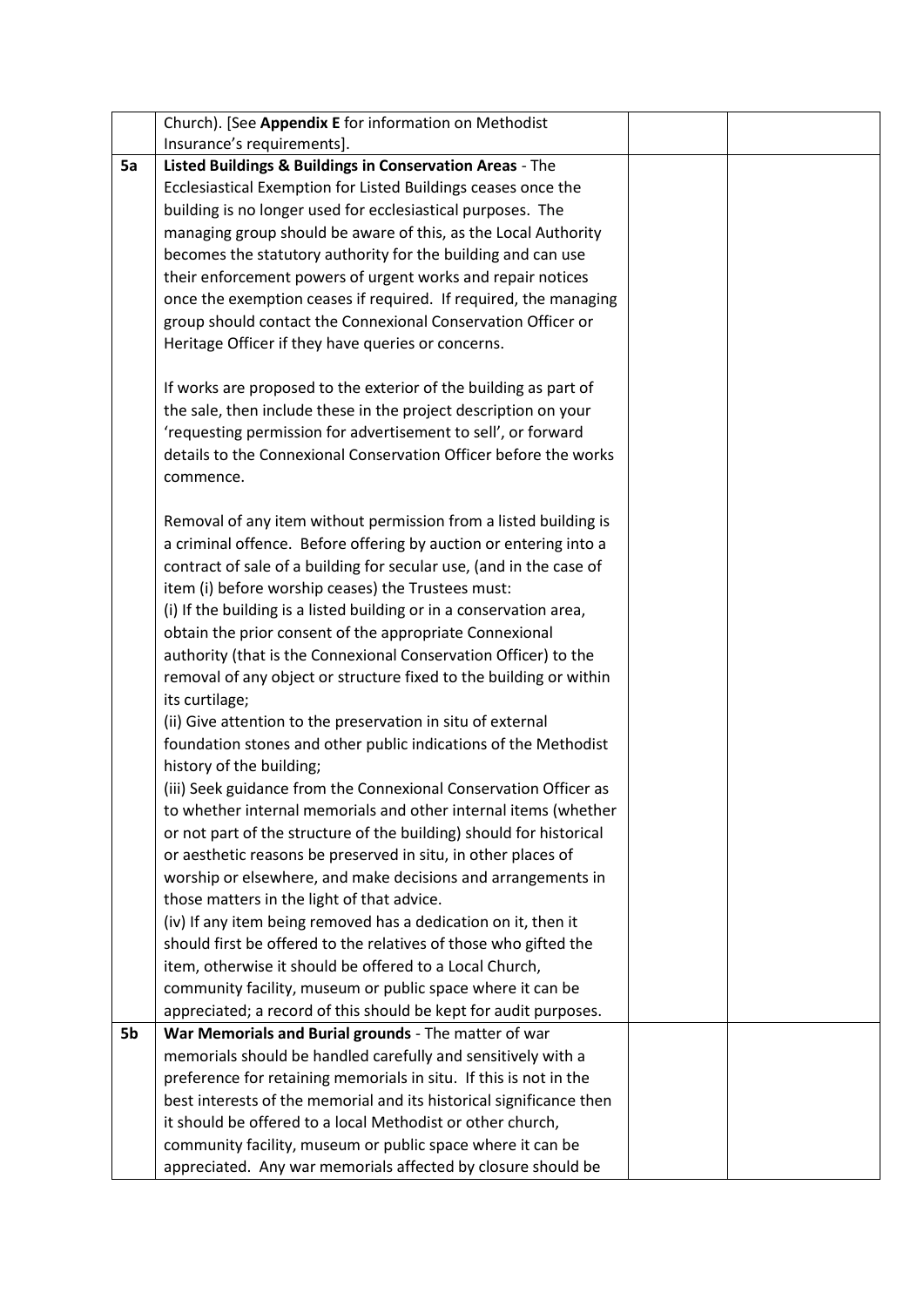|                         | recorded on the following database for National War Memorials                                                                |  |
|-------------------------|------------------------------------------------------------------------------------------------------------------------------|--|
|                         | Record - www.warmemorialsonline.org.uk, even if kept in situ. If                                                             |  |
|                         | any item being removed has a dedication on it, then it should                                                                |  |
|                         | first be offered to the relatives of those who gifted the item in                                                            |  |
|                         | the first instance before considering other alternatives.                                                                    |  |
|                         |                                                                                                                              |  |
|                         | Managing trusteeship of any burial grounds on the Local Church's                                                             |  |
|                         | site must be formally transferred to the Circuit, or whichever                                                               |  |
|                         | trustee body is best equipped to maintain it. For guidance on the                                                            |  |
|                         | property and legal aspects of burial grounds, including closure of                                                           |  |
|                         | burial grounds, please consult TMCP's guidance or contact                                                                    |  |
|                         | legal@tmcp.org.uk.                                                                                                           |  |
| 6                       | Moveable Items - An inventory of moveable items such as                                                                      |  |
|                         | communion tables, furniture, safes, etc. should be produced,                                                                 |  |
|                         | then offered to the Circuit and District. If any item being                                                                  |  |
|                         | removed has a dedication on it, then it should first be offered to                                                           |  |
|                         | the relatives of those who gifted the item, otherwise it should be                                                           |  |
|                         | offered to a Local Church. Alternatively, you may wish to sell the                                                           |  |
|                         | items, giving the proceeds to the Circuit to help to defray the                                                              |  |
|                         | costs of the maintenance of the unused Church.                                                                               |  |
|                         |                                                                                                                              |  |
|                         | NB: If the building is listed, please refer to Item 5a above, as                                                             |  |
|                         | permission may be required before the items are removed - this                                                               |  |
|                         |                                                                                                                              |  |
|                         | could include items such as pews, organs and communion rails                                                                 |  |
|                         | etc.                                                                                                                         |  |
|                         | Guidance on retention or relocation of pipe organs can be found                                                              |  |
|                         | on the property pages of the Church's website which includes                                                                 |  |
|                         |                                                                                                                              |  |
|                         | links to the Methodist Church's Organ Advisory Service (MCOAS)                                                               |  |
|                         | who can provide advice on re-homing.                                                                                         |  |
|                         | Guidance on disposal of historic artefacts written by the                                                                    |  |
|                         |                                                                                                                              |  |
|                         | Methodist Heritage Officer can be found here.                                                                                |  |
| $\overline{\mathbf{z}}$ | Records - Under Standing Order 015(1A), when determining                                                                     |  |
|                         | whether archives are worthy of permanent preservation, the<br>advice of the Liaison Officer for Methodist Archives must be   |  |
|                         |                                                                                                                              |  |
|                         | taken into account. Under Standing Order 015A(2), the Local<br>Church/ Circuit Archivist (or if none, the Superintendent) is |  |
|                         | responsible for depositing archives with Local Authorities where                                                             |  |
|                         | necessary. For further information, see the Church's guidance on                                                             |  |
|                         | best practice in relation to retaining records.                                                                              |  |
|                         |                                                                                                                              |  |
|                         | It is highly recommended that managing trustees retain historic                                                              |  |
|                         | insurance policies, gas safety certificates and quinquennial                                                                 |  |
|                         | reports.                                                                                                                     |  |
|                         |                                                                                                                              |  |
|                         | As for retention of particular types of records which relate to                                                              |  |
|                         | safeguarding, please see paragraph 5.1.7 on pages 81-82 of the                                                               |  |
|                         | Safeguarding Policies, Procedures and Guidance for the                                                                       |  |
|                         | Methodist Church.                                                                                                            |  |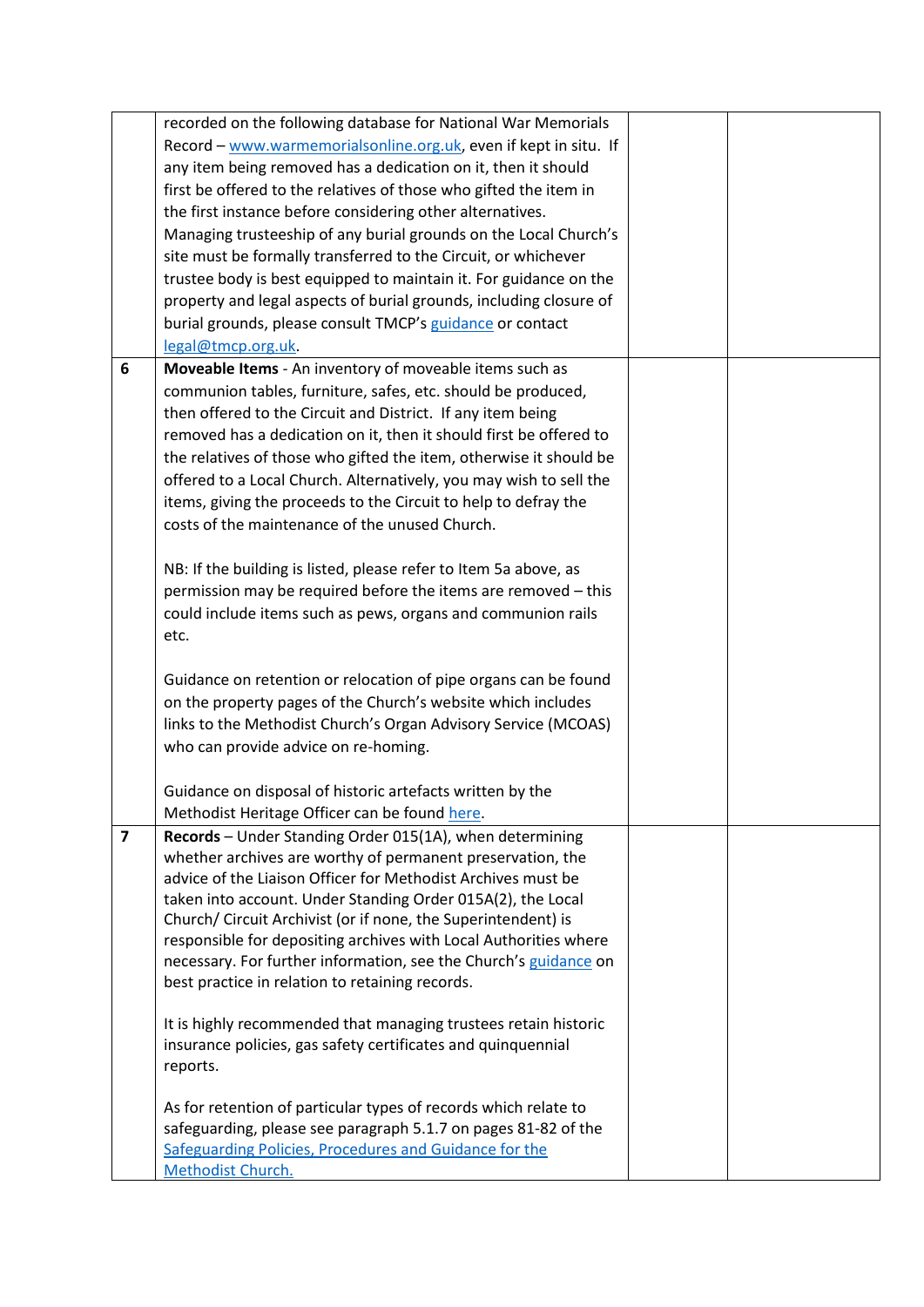| 8a  | Utilities - Gas and electricity should remain connected, with bills                                          |  |
|-----|--------------------------------------------------------------------------------------------------------------|--|
|     | paid up to the date of closure, then responsibility transferred to                                           |  |
|     | the Circuit (or, where appropriate, to another Local Church). You                                            |  |
|     | will need to contact your providers to update your contact details                                           |  |
|     | to those of the Circuit.                                                                                     |  |
|     |                                                                                                              |  |
|     | Water should be left running, however, depending on your                                                     |  |
|     | insurer's instructions (as to Methodist Insurance's requirements,                                            |  |
|     | see Appendix E), it may require draining down. Heating should be                                             |  |
|     | switched off and the draining system disconnected, again,                                                    |  |
|     | depending on your insurer's instructions. Some water companies                                               |  |
|     | will not charge water rates for closed places of worship: advise                                             |  |
|     | the company and ask if this is possible.                                                                     |  |
| 8b  | <b>Ongoing maintenance - The Property Steward or Managing</b>                                                |  |
|     | Group (if appointed) will need to be mindful of on-going                                                     |  |
|     | maintenance issues and repairs, as part of a weekly building                                                 |  |
|     | check it will be important to be pre-emptive and look for                                                    |  |
|     | problems. It should be noted that fire and security alarms need                                              |  |
|     | to continue to be 'on contract' and be inspected and maintained                                              |  |
|     | by the contractor. It is important to note that the Circuit must                                             |  |
|     | adhere to Standing Orders, in particular in relation to                                                      |  |
|     | quinquennials (SO 952).                                                                                      |  |
| 9   | Contracts (for photocopying, cleaning, initial services, etc.) -                                             |  |
|     | Managing group should review and consider cancellation of all                                                |  |
|     | contracts.                                                                                                   |  |
| 10  | Police and Fire services - Both should be advised of the situation                                           |  |
|     |                                                                                                              |  |
|     |                                                                                                              |  |
|     | and provided with key holder information for emergencies.                                                    |  |
| 11a | Finances - The TMCP Finance Team must be contacted if any                                                    |  |
|     | questions arise.                                                                                             |  |
|     |                                                                                                              |  |
|     | At least one further meeting must be held after the closure, to                                              |  |
|     | agree and approve the final accounts and, if a separately                                                    |  |
|     | registered charity, approve the submission of the final accounts                                             |  |
|     | to the Charity Commission and arrange for the ending of the                                                  |  |
|     | registration.                                                                                                |  |
|     |                                                                                                              |  |
|     | Managing trusteeship of the building and the Church's Model                                                  |  |
|     | Trust Funds must be formally delegated to the Circuit (or, less                                              |  |
|     | frequently, to another Local Church) under Model Trust 16(k)                                                 |  |
|     | after the closure. A clear and detailed record should be taken for                                           |  |
|     | the benefit of the Circuit, and a Church Council Resolution passed                                           |  |
|     | to this effect (TMCP or the Charity Commission may require                                                   |  |
|     | certified copies of a resolution).                                                                           |  |
|     |                                                                                                              |  |
|     | (The Local Church's bank account should remain open, with                                                    |  |
|     | responsibility transferred to the Circuit (if this is how the Circuit                                        |  |
|     | wishes to manage the finances) and new signatories assigned as                                               |  |
|     | per Standing Order 012(1). Responsibility for its CFB account<br>should also be transferred to the Circuit). |  |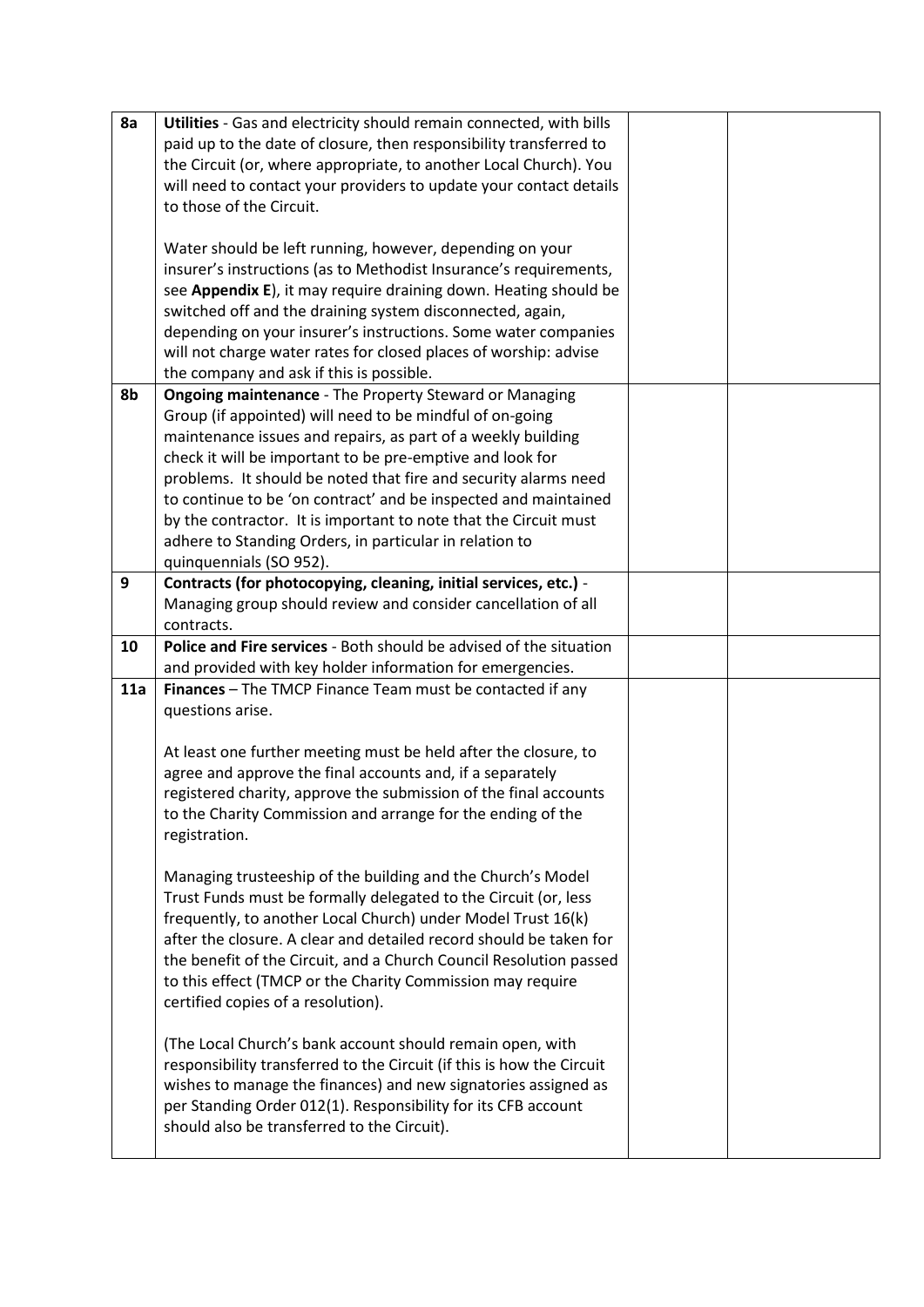|                 | Please note that while the church continues to exist the general                                 |  |
|-----------------|--------------------------------------------------------------------------------------------------|--|
|                 | church fund and local model trust income can, in effect, each be                                 |  |
|                 | used for the purposes of the other (see SOs 650(6)(iA) and                                       |  |
|                 | 917(2)(viii)).                                                                                   |  |
|                 |                                                                                                  |  |
|                 | Bear in mind when completing final accounts (or upon sale of the                                 |  |
|                 | Church building) that there may be returnable grants.                                            |  |
| 11 <sub>b</sub> | <b>Bequests</b> – Resolutions should be passed in respect of bequests                            |  |
|                 | (gifts left to a Church in a will), bearing in mind that the                                     |  |
|                 | intentions of the deceased should be fulfilled as closely as                                     |  |
|                 | possible. You will be aware that the first £20,000 of bequest is                                 |  |
|                 | considered income for the purposes of the Model Trusts (see SO                                   |  |
|                 | 915(3)(viii).                                                                                    |  |
|                 |                                                                                                  |  |
|                 | Good record keeping will help to prevent disputes which result in                                |  |
|                 | the Methodist Council having to determine where managing                                         |  |
|                 | trusteeship of funds should sit (see Book VI, Part 2, of CPD 'Model                              |  |
| 12              | Trust - Consultation Regulations.')<br>Groups which hire church property (if any) - They must be |  |
|                 | informed of the closure, and the dates from which alternative                                    |  |
|                 | arrangements will need to be made, unless pro tem, the Circuit                                   |  |
|                 |                                                                                                  |  |
|                 | has made a decision for the premises still to be available for user                              |  |
|                 | groups and licensees.                                                                            |  |
|                 | If not, the managing group (if appointed) may wish to put them in                                |  |
|                 | touch with others in the Circuit, or other denominations in the                                  |  |
|                 | area, to see if any other space can be made available. The steps                                 |  |
|                 | required will-depend on plans for the building once the request                                  |  |
|                 | to cease to meet has been approved. If the building is to be sold,                               |  |
|                 | user groups and licensees must be dealt with sensitively.                                        |  |
|                 |                                                                                                  |  |
|                 | If groups store equipment they must be given notice to remove                                    |  |
|                 | and make alternative arrangements by a specific date as the                                      |  |
|                 | Managing Trustees will be wish to empty the premises.                                            |  |
|                 |                                                                                                  |  |
|                 | If a building is listed or in a conservation area a photographic                                 |  |
|                 | record of the interior and exterior of all the buildings is                                      |  |
|                 | undertaken. This should then be forwarded to the Connexional                                     |  |
|                 | Conservation Officer for the church's archives.                                                  |  |
| 13              | Certificate for Public Worship/ deregistration of the Church for                                 |  |
|                 | marriages (England and Wales only) - If a Local Church stops                                     |  |
|                 | using its building, there is a legal obligation under the Places of                              |  |
|                 | Worship Registration Act 1855 to inform the Registrar General.                                   |  |
|                 | A Notice of Disuse of a Certified Place of Meeting for Religious                                 |  |
|                 | Worship (Form 77) can be accessed on the Government's website                                    |  |
|                 | here. It can be completed by any person who represents the                                       |  |
|                 | Local Church.                                                                                    |  |
|                 |                                                                                                  |  |
|                 | The form must be submitted to your local Superintendent                                          |  |
|                 | Registrar along with any marriage registration stock that may be                                 |  |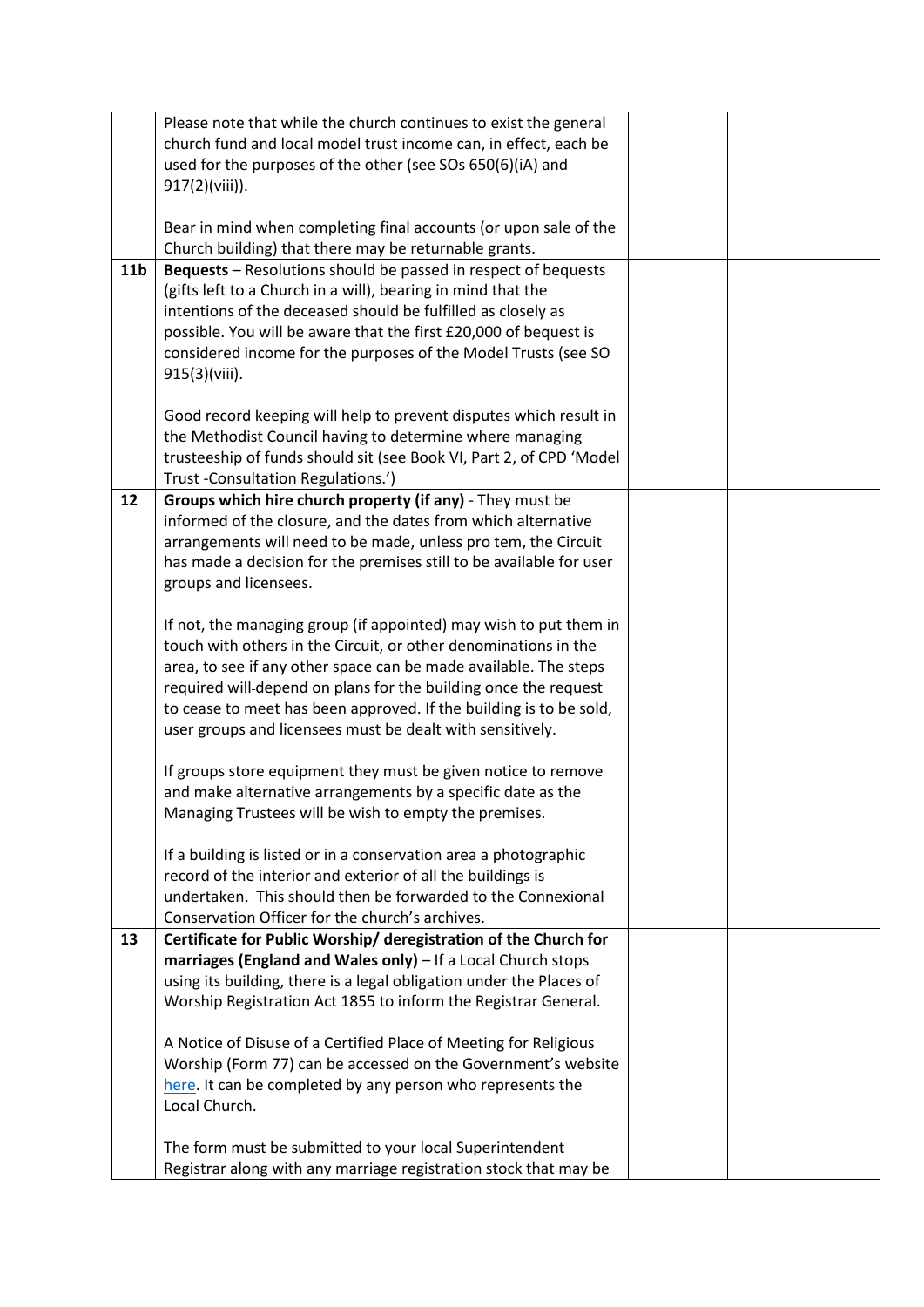|    | held and both current marriage registers. You will only need to fill |  |
|----|----------------------------------------------------------------------|--|
|    | in the form if the Circuit does not wish to use the building for     |  |
|    | worship, or allow other denominations to do so.                      |  |
|    |                                                                      |  |
|    | The Superintendent Registrar will then arrange the return of         |  |
|    | these documents to the General Register Office. The                  |  |
|    | appointments of any Authorised Persons at the building will be       |  |
|    | cancelled and they will no longer be authorised to register          |  |
|    | marriages.                                                           |  |
| 14 | The chapel and site $-$ It is very important that all the property   |  |
|    | associated with the church building and if required the site itself  |  |
|    | (e.g. parking areas or open spaces) are made secure to reduce        |  |
|    | the risk of vandalism, theft or trespass. You should seek            |  |
|    | confirmation on who is the Property Steward* for this stage and      |  |
|    | require them to request and collate the log book, records and all    |  |
|    | the sets of keys.                                                    |  |
|    |                                                                      |  |
|    |                                                                      |  |
|    | If it cannot be confirmed that all keys are retrieved then it may be |  |
|    | more suitable to change external locks as part of any security       |  |
|    | planning. Care must be taken to ensure that all moveable items,      |  |
|    | such as wheelie bins, are brought inside the property to reduce      |  |
|    | means of higher level access or vandalism such as breaking           |  |
|    | windows; all letter boxes and similar openings should be sealed      |  |
|    | up.                                                                  |  |
|    |                                                                      |  |
|    | In addition, it is important that any further recommendations or     |  |
|    | requirements of the property insurers are followed exactly or this   |  |
|    | may nullify the insurance policy. Any public notices referencing     |  |
|    | church services, for example, or similar public events should be     |  |
|    | removed to avoid confusion; it may be useful to add new contact      |  |
|    | details to the main church sign board if needed for emergencies.     |  |
|    |                                                                      |  |
|    | *Please Note: A Circuit Steward or any other member of the           |  |
|    | Circuit can act as the Property Steward, taking responsibility for   |  |
|    | the premises (alternatively the Circuit may appoint a                |  |
|    | management group). As previously noted, the trusteeship of any       |  |
|    | burial grounds on the site must be formally transferred, not just    |  |
|    | that of the chapel itself.                                           |  |
| 15 | Statistics for Mission - The change of status needs to be            |  |
|    | reported via the 'REPORT CHANGED STATUS' button within the           |  |
|    | church's profile on the website.                                     |  |
|    | Once the Connexional Database has been updated, the closure          |  |
|    | will be reflected throughout the Online Suite of Applications.       |  |
|    |                                                                      |  |
|    | Data should be collated and membership statistics completed in       |  |
|    | the year of closure and for the year after closure [i.e. to record   |  |
|    | closure]. The membership toll must be kept up to date then           |  |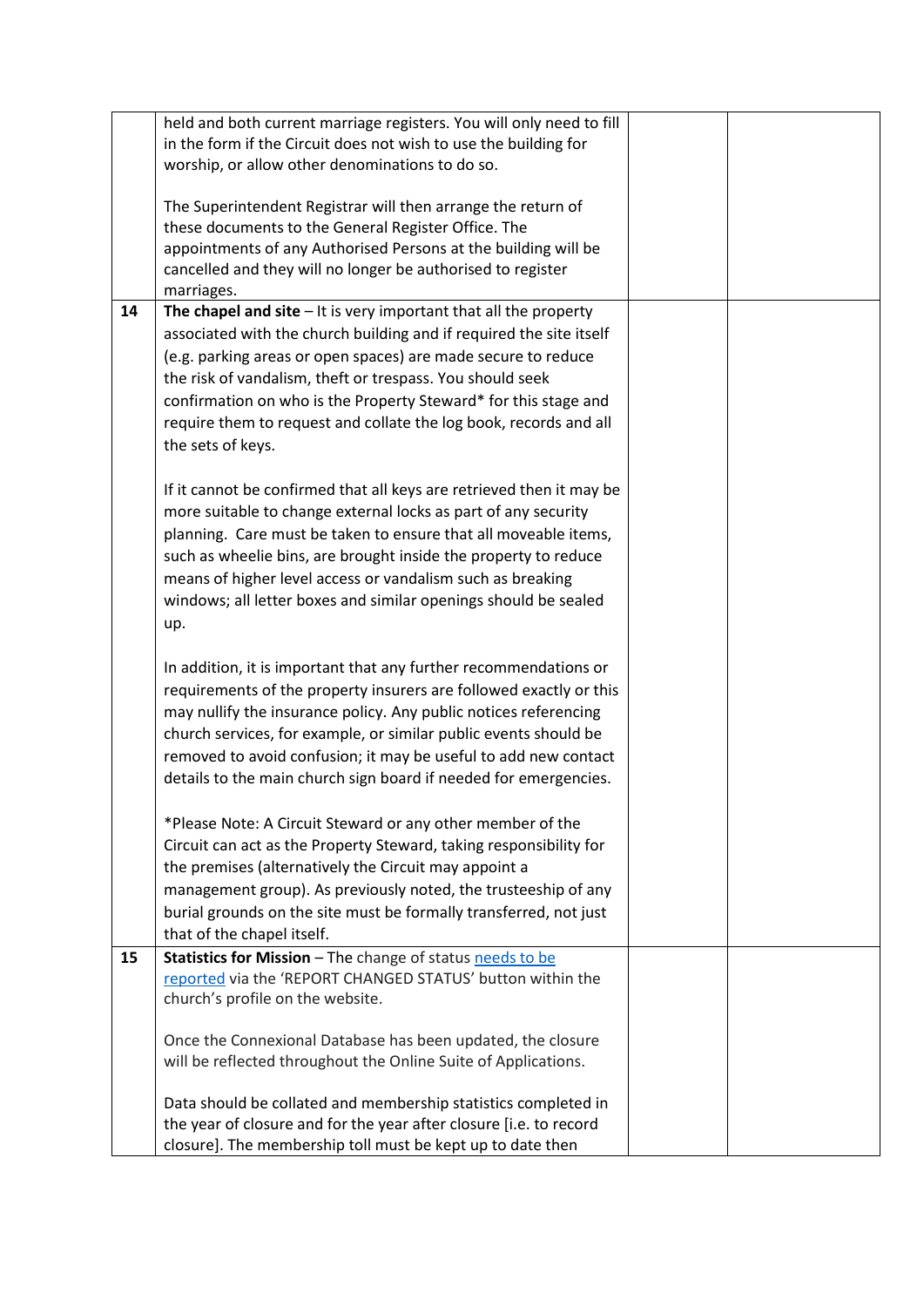|    | transferred to another Church or marked on the system as having                                     |  |  |  |
|----|-----------------------------------------------------------------------------------------------------|--|--|--|
|    | 'ceased to meet.'                                                                                   |  |  |  |
| 16 | Final services - Liaise with Superintendent and District Chair, as                                  |  |  |  |
|    | appropriate. Offer a service of celebration. You may wish to use                                    |  |  |  |
|    | the Church's suggested liturgy for closing a place of worship.                                      |  |  |  |
| 17 | Signage/ miscellaneous - On the day of the sale completion, the                                     |  |  |  |
|    | Property Steward, appointed management group or Circuit                                             |  |  |  |
|    | representative should arrange the following:                                                        |  |  |  |
|    | Remove all remaining signage and notice boards not<br>$\bullet$                                     |  |  |  |
|    | removed previously;                                                                                 |  |  |  |
|    | Remove temporary signage referenced previously;<br>٠                                                |  |  |  |
|    | Take final meter reading for all utility connections;<br>٠                                          |  |  |  |
|    | Ensure all relevant keys are handed over the relevant<br>$\bullet$<br>person dealing with the sale. |  |  |  |

## **APPENDIX A – Standing Order 943**

**943 Closure of Chapels.** (1) Public services may not be discontinued in any chapel or preachingplace, nor any preaching-place removed from the circuit plan, until permission has been given by the Synod on the recommendation of the managing trustees, the Circuit Meeting and the district Policy Committee. The Circuit Meeting shall submit any such recommendation to the district committee before any steps are taken to carry the intention into effect.

As to the closure of redundant chapels see para. 23 of the Model Trusts in Book II, Part 2.

(2) No steps are to be taken by trustees towards the sale of a chapel until it has been decided that services shall be discontinued in accordance with the provisions of clause (1) above.

(3) When offering any chapel or former chapel for sale, lease or other disposition the trustees shall have regard to any authority from the Methodist Council under paragraph 20(2) of the Model Trusts and shall, if so authorised by the council under the said paragraph, take all possible steps, by the exaction of suitable covenants and otherwise as they may be advised, to secure that the premises shall not be used for the manufacture, distribution, sale or supply of intoxicating liquors, nor for any purpose in connection with the organisation or practice of gambling in any of its forms, nor as a public dance-hall, nor (subject to the proviso to paragraph 23(2) of the Model Trusts) for such religious purposes as may be specified in any such authority, nor for any trade for gain on Sundays.

For para. 20(2) of the Model Trusts, see Book II, Part 2.

(4) Before offering by auction or entering into a contract for the sale of a building for secular use, (and in the case of head (i) below before worship ceases) the trustees shall:

- (i) if the building is a listed building or a building in a conservation area which in either event is a chapel, obtain the prior consent of the appropriate connexional authority to the removal of any object or structure fixed to the building or within its curtilage;
- (ii) consider the appropriate time for the removal of notice boards associated with the Methodist use of the building, and make arrangements accordingly;
- (iii) give attention to the preservation in situ of external foundation stones and other public indications of the Methodist history of the building;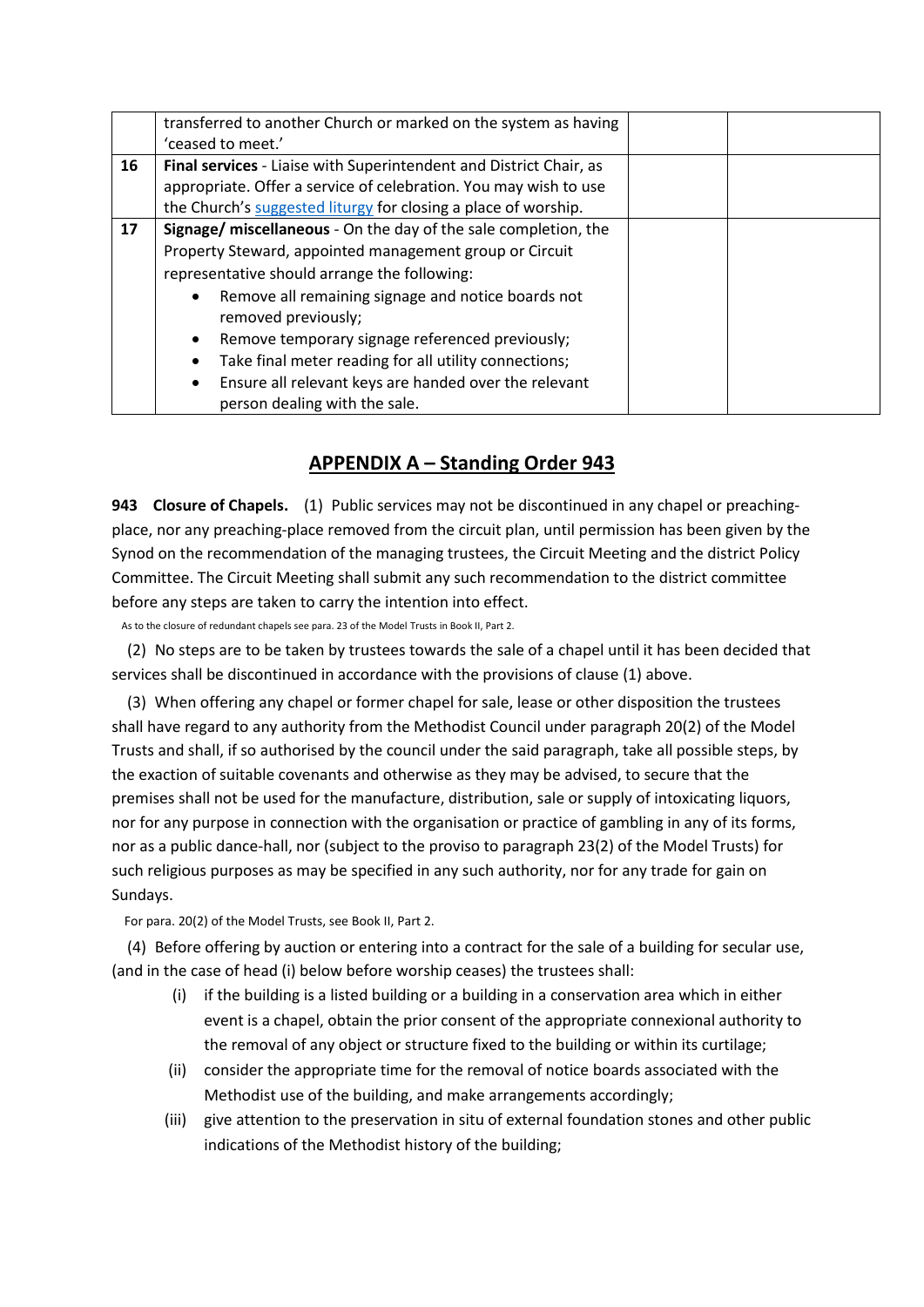- (iv) seek guidance from the Connexional Team as to whether internal memorials and other internal items (whether or not part of the structure of the building) should for historical or aesthetic reasons be preserved in situ, in other places of worship or elsewhere, and make decisions and arrangements in those matters in the light of that advice;
- (v) identify any sanctuary furniture or other structural or non-structural items (not to be preserved under (iv) above) which they wish to exclude from the sale of the building and which are to be sold separately or transferred to other places of worship, and make arrangements accordingly.

The 'appropriate connexional authority' is the Methodist Council or its delegates (S.O. 909).

S.O. 332(4) provides for the Connexional Team to keep a register of listed chapels, manses, etc.

There are legal constraints on the removal of certain items from a listed building once worship has ceased; hence the requirement to consult the Team.

# **Appendix B -** *Suggested* **template for permission to advertise Church Premises for sale**

Before seeking consent to sell church premises the Circuit Meeting and District Policy Committee should consider the following questions from the Connexional Property Strategy document. Please refer to Standing Order 918.

|     |                                                               | Notes and answers |
|-----|---------------------------------------------------------------|-------------------|
| Λ   | Is there potential for an expression of Methodist mission to  |                   |
|     | continue from these premises?                                 |                   |
| B   | How does the property fit within or give expression to the    |                   |
|     | circuit/district mission plan(s)?                             |                   |
| IC. | What alternative uses might be made of the property as an     |                   |
|     | expression of Methodist mission and ministry and have         |                   |
|     | these been explored?                                          |                   |
| D   | What other Christian presence remains locally, particularly   |                   |
|     | lin rural areas?                                              |                   |
| E   | Is this the only community space in the locality or are there |                   |
|     | other community buildings?                                    |                   |
| F   | What are the alternative uses for the property when           |                   |
|     | vacated, taking into account, amongst other things, the       |                   |
|     | local authority strategic plan? Could it be redeveloped to    |                   |
|     | generate income for mission elsewhere?                        |                   |
| G   | Are alternative sites available which would better enable     |                   |
|     | lmission?                                                     |                   |

Please add notes and answers to questions raised.

Having considered the above questions we wish to apply to sell the above premises Date of Circuit Meeting at which decision to sell was agreed:

Signed Signed Superintendent Minister

FOR DISTRICT COMPLETION

Date \_\_\_\_\_\_\_\_\_\_\_\_\_\_\_\_\_\_\_

Are there any special recommendations made by the District Policy Committee?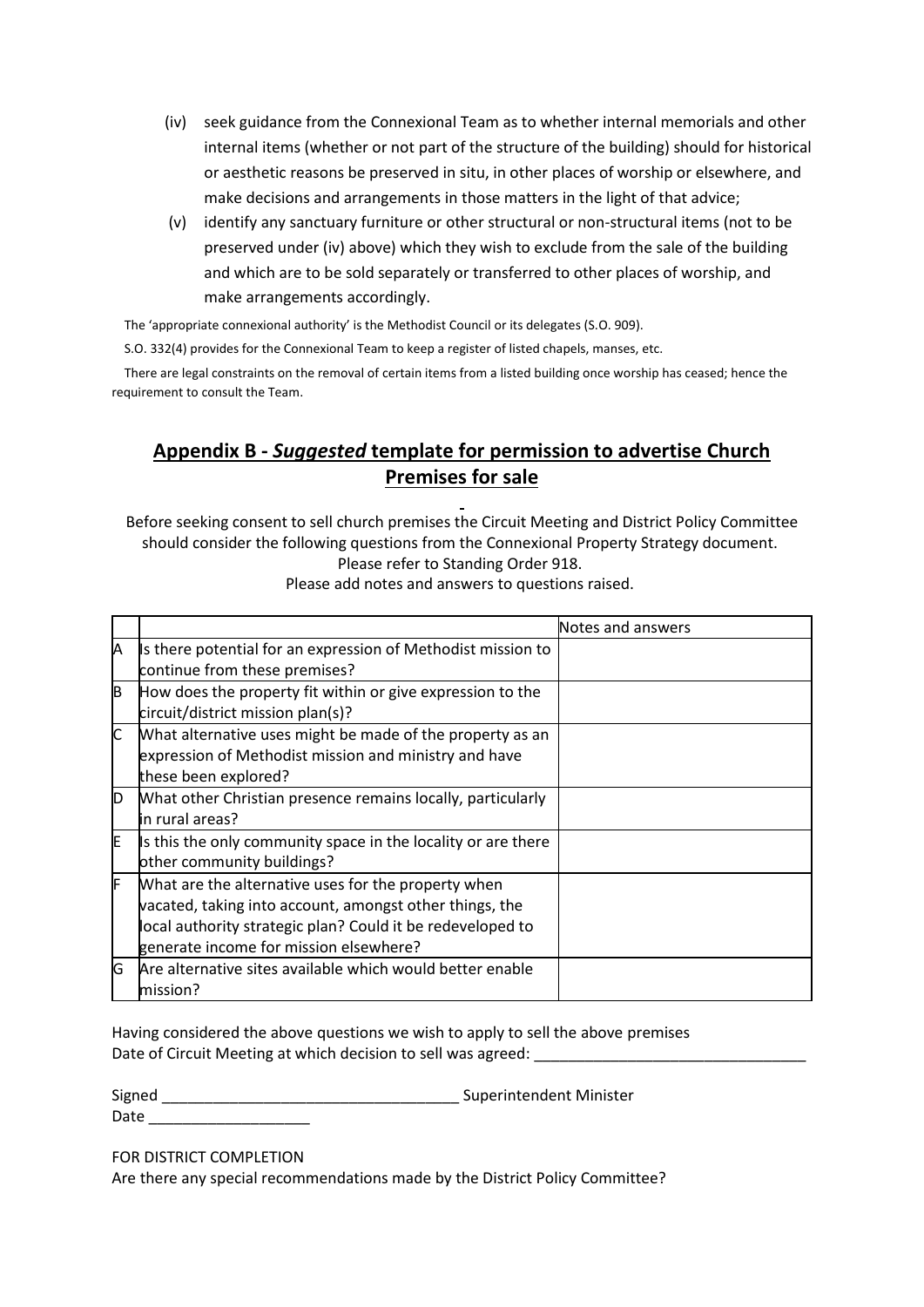Date of District Policy Committee consent to advertise for sale

\_\_\_\_\_\_\_\_\_\_\_\_\_\_\_\_\_\_\_\_\_\_\_\_\_\_\_\_\_\_\_\_\_\_\_\_\_\_\_\_\_\_\_\_ Signed Signed **Support Contact Secretary** District Property Secretary Date \_\_\_\_\_\_\_\_\_\_\_\_\_\_\_\_

\_\_\_\_\_\_\_\_\_\_\_\_\_\_\_\_\_\_\_\_\_\_\_\_\_\_\_\_\_\_\_\_\_\_\_\_\_\_\_\_\_\_\_\_\_\_\_\_\_\_\_\_\_\_\_\_\_\_\_\_\_\_\_

### **Standing Order 943: See Appendix A above**

### **Sale of Methodist Church premises – from Connexional Property Strategy 2018-2020**

Before consent to sell a property is sought Managing Trustees should have considered the above questions as posed by the Connexional Property Strategy 2018-2020, the purpose of which is to enable the establishment of new Methodist communities, before making a final decision to dispose of Methodist property.

The Property Strategy 2018-2020 can be found at: [https://www.methodist.org.uk/media/10865/3219-connexional-property-strategy-2018-20](https://www.methodist.org.uk/media/10865/3219-connexional-property-strategy-2018-20-vs3.pdf) [vs3.pdf](https://www.methodist.org.uk/media/10865/3219-connexional-property-strategy-2018-20-vs3.pdf)

### *Steps to sell a property must not be taken until consent is granted. A project must be entered on the on-line consents system.*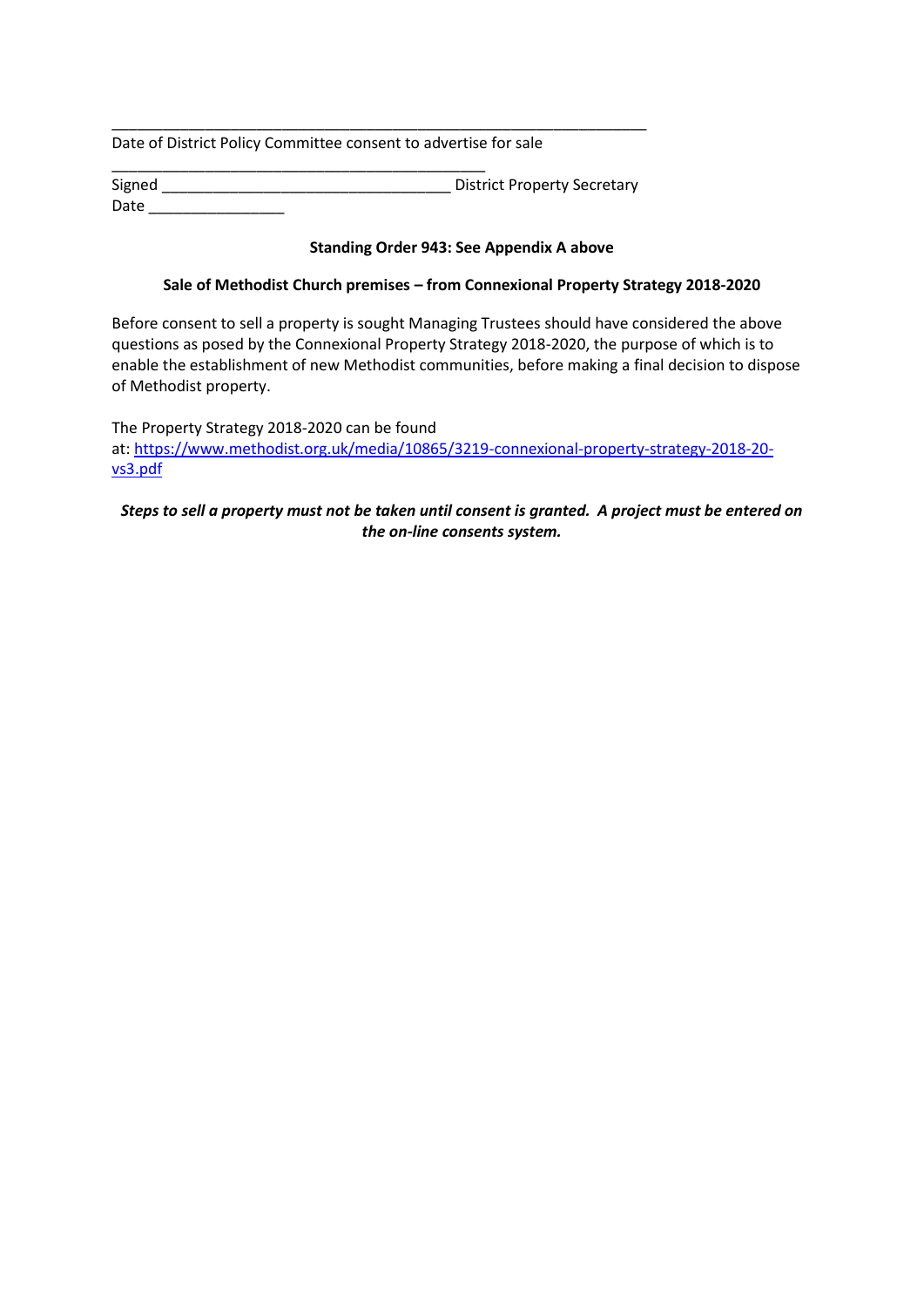# **Appendix C -** *Suggested* **template for a request for cessation of worship (Standing Order 943(1))**

| This form is in Word version so it can be prepared and saved online and printed. |  |  |  |  |  |
|----------------------------------------------------------------------------------|--|--|--|--|--|
|----------------------------------------------------------------------------------|--|--|--|--|--|

| 1              | Name of Church                                                                                                                                                                                                                                                                                                                                                   |                                                            |
|----------------|------------------------------------------------------------------------------------------------------------------------------------------------------------------------------------------------------------------------------------------------------------------------------------------------------------------------------------------------------------------|------------------------------------------------------------|
| $\overline{2}$ | Circuit                                                                                                                                                                                                                                                                                                                                                          | No.                                                        |
| 3a             | Reasoned statement, explaining why the<br>Church Council and members believe that<br>public worship should cease.                                                                                                                                                                                                                                                |                                                            |
| 3b             | What conversations have there been with<br>the District? (e.g. Chair, Mission or<br>Evangelism enabler). In this section<br>please address what ongoing mission<br>opportunities there may be and that you<br>have addressed the questions raised in<br>the Strategic Guidance for the use of<br>(Methodist) property in mission on the<br>Connexional web site. |                                                            |
| 4a             | Present membership and change in<br>membership over the past five years.                                                                                                                                                                                                                                                                                         | adults<br>children & young<br>people (under 18 years)      |
| 4b             | Number of people on the community<br>role.                                                                                                                                                                                                                                                                                                                       | adults _________ children & young<br>people                |
| <b>Ба</b>      | Church finances, funds held including<br>general fund and reserves (this includes<br>money at the CFB & TMCP).                                                                                                                                                                                                                                                   | Ŀ                                                          |
| 5b             | Please state if any of the money noted in<br>5a has restrictions or is endowed.                                                                                                                                                                                                                                                                                  |                                                            |
| 5c             | Please enclose a copy of the latest<br>'standard accounts'.                                                                                                                                                                                                                                                                                                      |                                                            |
| 6              | A brief summary statement of the current<br>state of the premises.                                                                                                                                                                                                                                                                                               |                                                            |
| 7a             | Date of the Church Council decision and<br>details of the voting.                                                                                                                                                                                                                                                                                                | 20<br>Present and able to vote<br>For cessation<br>Against |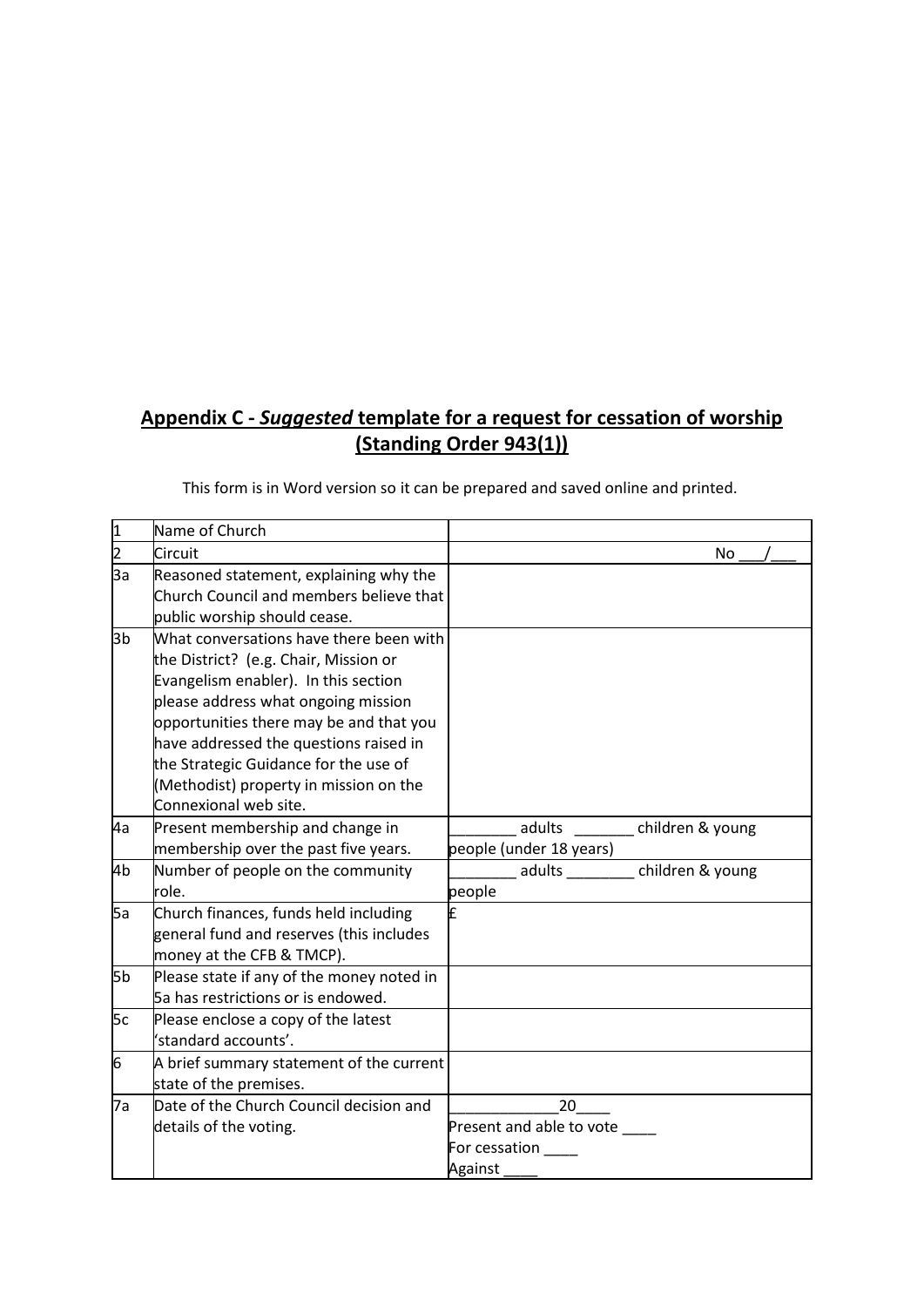|    |                                              | Abstention               |
|----|----------------------------------------------|--------------------------|
| 7b | Date of the Circuit Meeting decision and     | 20                       |
|    | details of the voting.                       | Present and able to vote |
|    |                                              | For cessation            |
|    |                                              | Against                  |
|    |                                              | Abstention               |
| 7c | Please explain how the proposed closure      |                          |
|    | fits within the Circuit strategic policy     |                          |
|    | blan.                                        |                          |
| 8a | How close is the nearest Methodist           |                          |
|    | Church?                                      |                          |
| 8b | What other churches are close by and         |                          |
|    | have there been discussions with other       |                          |
|    | denominations?                               |                          |
| 8c | In addition to Worship what other            |                          |
|    | activities take place on the premises?       |                          |
| 9  | If permission to cease public worship is     |                          |
|    | granted what pastoral provisions will be     |                          |
|    | put in place.                                |                          |
| 10 | If permission is given to cease public       |                          |
|    | worship what is the Local Church and         |                          |
|    | Circuit's preferred option for the future of |                          |
|    | the building, taking into consideration      |                          |
|    | Connexional and District strategic           |                          |
|    | advice? Please give reasons for that         |                          |
|    | view.                                        |                          |

Signatures:

| Church Council Secretary, date    |     |
|-----------------------------------|-----|
| Minister in pastoral charge, date | 20/ |
| District Chair, date<br>וח?       |     |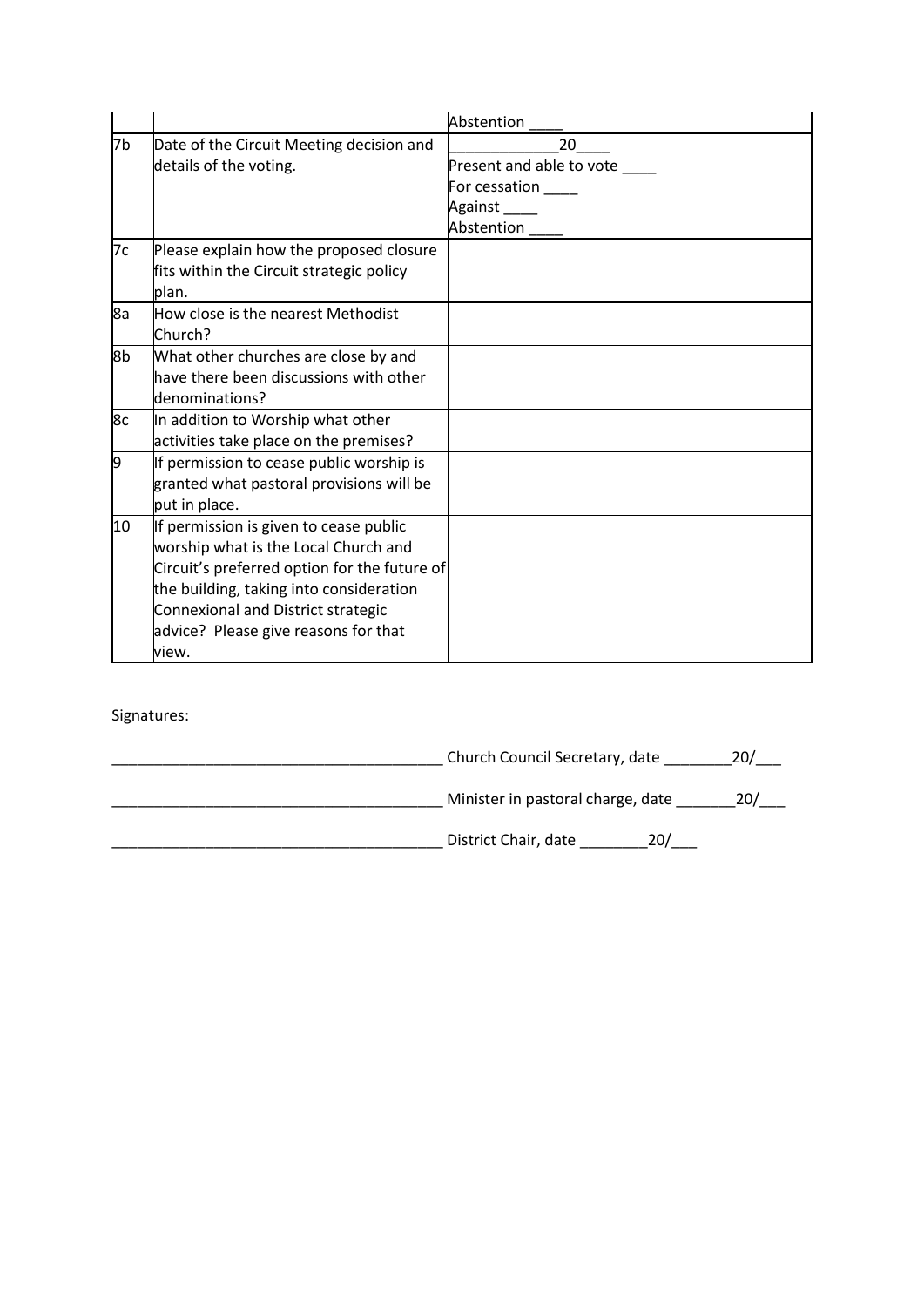# **APPENDIX D – Dealing with pastoral concerns when closing a church**

Rev Dr Bonni-Belle Pickard with Deacon Gail Morgan, March 2021

*In addition to the practical, legal, property and financial aspects of church closures, we are mindful of our responsibilities to care for the pastoral needs of all those affected. The following are a few of the pastoral considerations to keep in mind:*

Changes are never easy, and even those changes which are recognised as necessary and ultimately beneficial can also be difficult.

As Methodists, we seek to approach each situation with pastoral care, and this certainly extends to the challenge of church closures. Ministers and all those with pastoral responsibility will need to respond with sensitivity and reminders that God, 'the Alpha and the Omega', is with us in our endings as well as our beginnings. Good pastoral care involves allowing the congregation to collectively and individually have a time for lament and grieving as they move on to new ways of living as God's people.

For some involved with church closures, there will be feelings of anger and sadness. There may also be feelings of guilt for perceived 'shortcomings'. Opportunities to express these feelings, as well as to forgive and receive forgiveness, are important. In turn, the changes can be viewed with some gratitude as an opportunity to lay down responsibilities which had become too heavy. For some, the opportunity to work through the practical details of church closure will be therapeutic and give some 'ownership' of the process.

Conversations will be needed which recognise opportunities to worship and fellowship in new circumstances and about how pastoral care will continue for the congregation. In some cases, the church will become a class of another Methodist church; in other situations, members of the church which is closing might disperse to become members of several other churches (including those of other denominations) because of geographical or other considerations.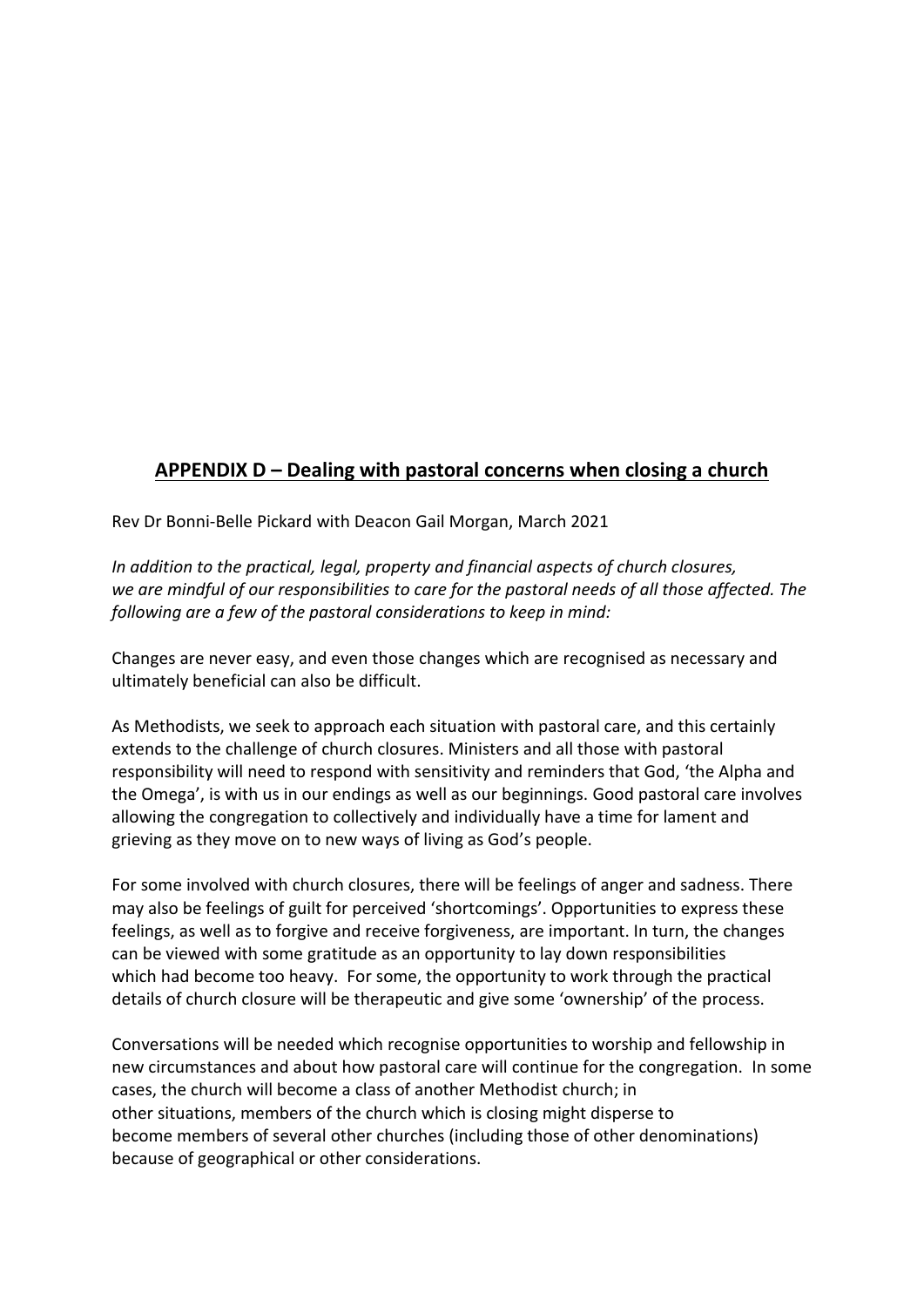It will be important to help persons think through what links of previous church identity can or should be retained and what needs to be set aside. Details about service timings etc., of proposed 'receiving' churches can be distributed to enable visits to happen *before* the church closure takes place so that members feel they can make informed choices about where they might want to continue their spiritual journey.

It can also be helpful if those from the 'receiving' churches attend one or more services of the closing church so that the local practices of 'how we do it' can be noted; attending each other's fellowship gatherings also helps develop a sense of mutual care.

Good pastoral care means that members of both/all congregations get to know each other and talk through what new working patterns might be established. Details of how membership/baptism documentation will be passed on and pastoral care continued should be agreed. Conversations with 'receiving' congregations can also be helpful in ensuring that the gifts and graces of the 'newcomers' are celebrated rather than just assimilated. In the case of a church becoming a class of another, a service of welcome and /or recognition of new status/relationship would be helpful.

Some whose church is closing may decide not to join with any other congregation; pastoral listening and journeying with them is equally important. Their ongoing journey could be acknowledged with a card and something for the journey such as a holding cross.

Just as a funeral as a celebration is an essential part of pastoral care for a bereaved individual, so a service of celebration to mark a congregation's closing is vital for all concerned. Indeed, there might be more than one service – one of lament and grief for the immediate congregation and another of thanksgiving and celebration of the congregation's history and heritage for the wider circuit and community.

At a service of Lament, several of the psalms, especially Psalms 60 and 85, can help the congregation join with God's people of all ages who have felt free to express their laments to a God who grieves with us. Perhaps the congregation will want to compose their own Lament. Ecclesiastes 3 also gives an opportunity for remembering that 'for everything there is a season'. Expressions of confession and forgiveness might also be helpful for the congregation to consider in its more 'private' service.

The 'public' service of church closing would naturally include thanksgiving for the congregation's history and heritage, so some might want to compile a written and/or pictorial history. Inviting previous members, ministers, lay workers, adherents and members of the community and circuit to attend and/or take part could be helpful. Testimonies from people of different ages and perspectives could be included. Circuit and ecumenical partners could be invited to offer prayer.

Prior to the service, conversations will have taken place about how various items of furniture, banners, hymnbooks, etc. will be redistributed. Some might usefully go to another church or project; some members might want to purchase them for their own personal use. During the service, these tangible items, especially the church furniture such as pulpit,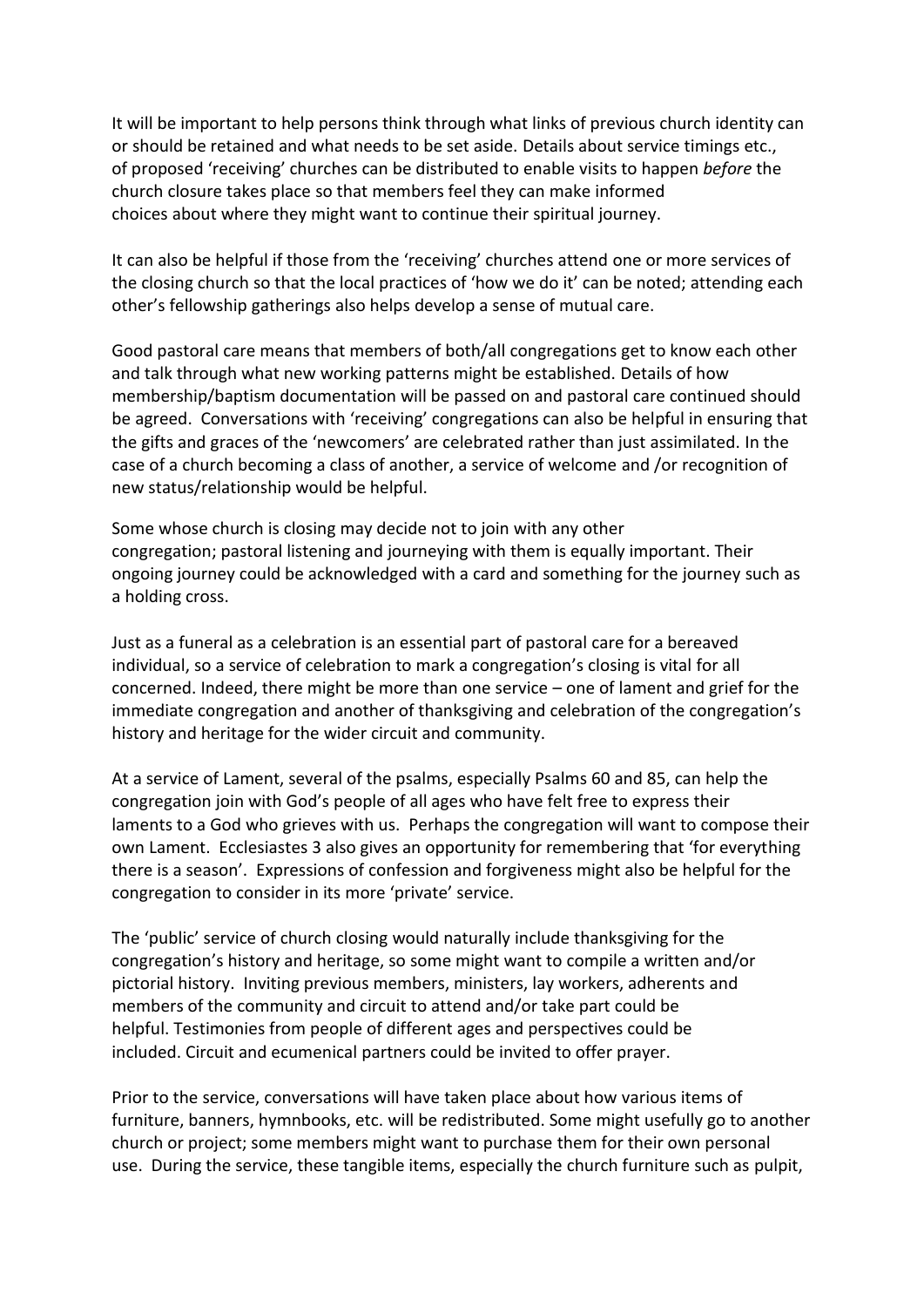baptismal font, and communion table can be recognised as symbols of the congregation's preaching and liturgical life. How these will be used in the future can help remind those gathered that everything is not just ending but rather becoming redistributed with the potential to bring new meaning into people's lives.

In all our endings and beginnings and our journeying together, the Alpha and Omega God cares for each of us: lamenting, consoling, encouraging, celebrating as we move on to Christian Perfection.

ooOoo

A prayer offered for use at a final service:

"Blessing:

Living God;

in this building, used to the sound of singing;

this building which has seen baptisms and funerals;

this building where people have come to be married,

or to celebrate the birth of a child;

this building where people have wept and been filled with joy;

this building where people have wrestled with the deep things of life,

have prayed urgently, been stirred and changed;

in this building where you have often been with your people, be with us now,

and so Father, Son and Holy Spirit bless us now and be with us this day and for evermore.

Amen."

Reprinted from *Patterns and Prayers for Christian Worship* (1991), worship book of the Baptist Union of Great Britain, by permission of the Oxford University Press.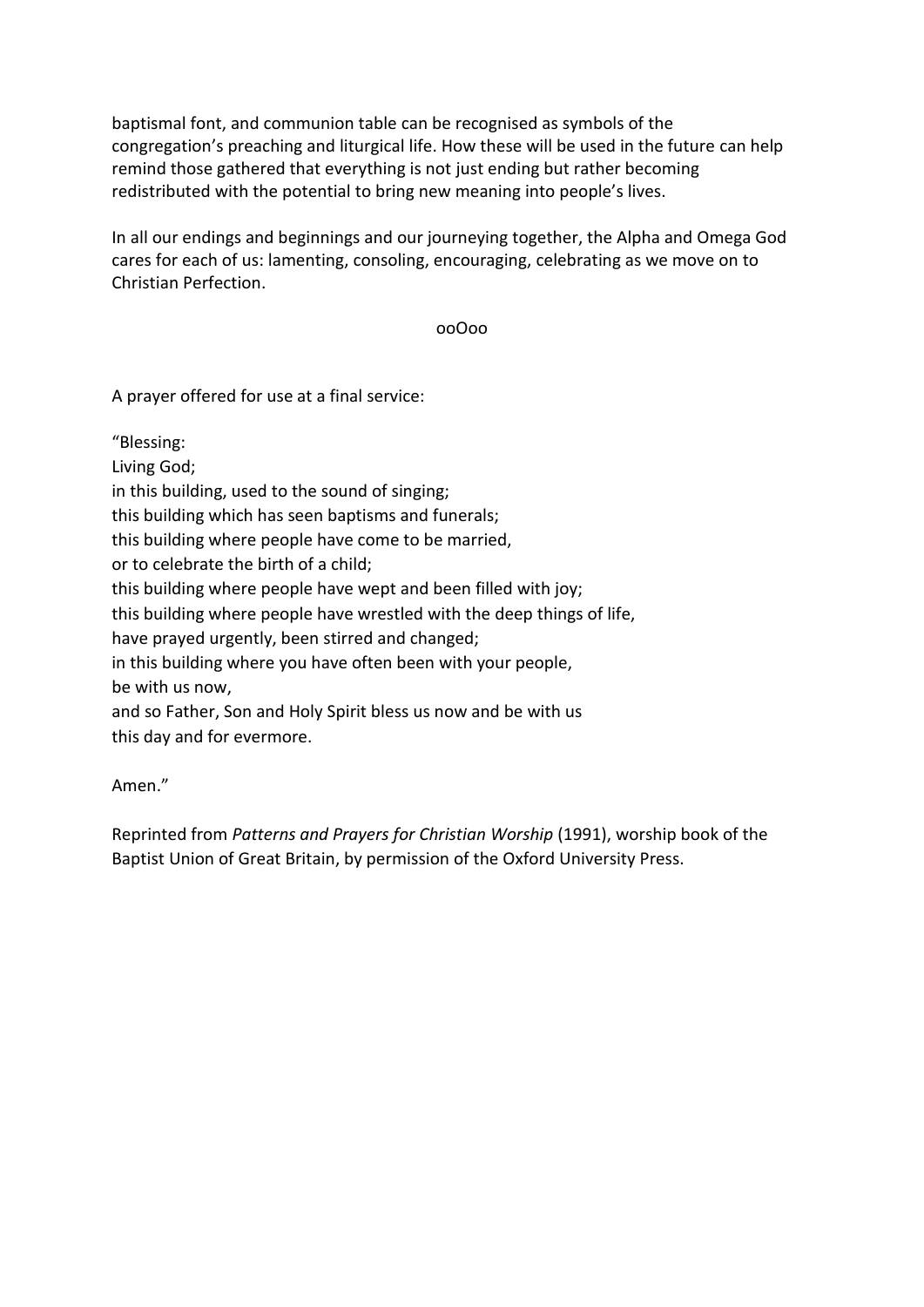# **APPENDIX E – Insurance considerations**



Please see Methodist Insurance's [webpage](https://www.methodistinsurance.co.uk/risk-management/unoccupied-buildings/) on unoccupied buildings, and its unoccupied buildings [guide.](https://www.methodistinsurance.co.uk/documents/unoccupied-buildings.pdf)

Rebecca Oliver, underwriter, Methodist Insurance:

When we are notified of a closed church, we do try to encourage the Church or Circuit to find an alternative use of the premises so that the building is considered 'in use' rather than closed (quite often this would be along the lines of the building being used by a third party for community use).

The reason why we do this is to try and avoid the premises being **unoccupied** which attracts an increased premium and reduced cover in terms of the perils we can provide (restricted to fire, lightning, explosion, aircraft and impact). Of course an alternative use is not always appropriate if for example the building is in disrepair, or there isn't the interest from a third party, and at this point we would have to consider the premises unoccupied.

At the point of becoming unoccupied it is important that the Church or Circuit notify us and subsequently abide by our general condition for unoccupied buildings. These conditions apply to each and every unoccupied risk and the key requirements are:

- All utilities (gas, electricity and water) must be turned off at the mains and the water system is drained down. However, if such are required to maintain an intruder alarm, fire alarm or other risk protection system, we are able to agree for these to remain on.
- All waste and unfixed combustible materials must be removed from the buildings
- A weekly internal and external inspection must take place and a record kept of the inspections
- The letterbox must be permanently sealed shut